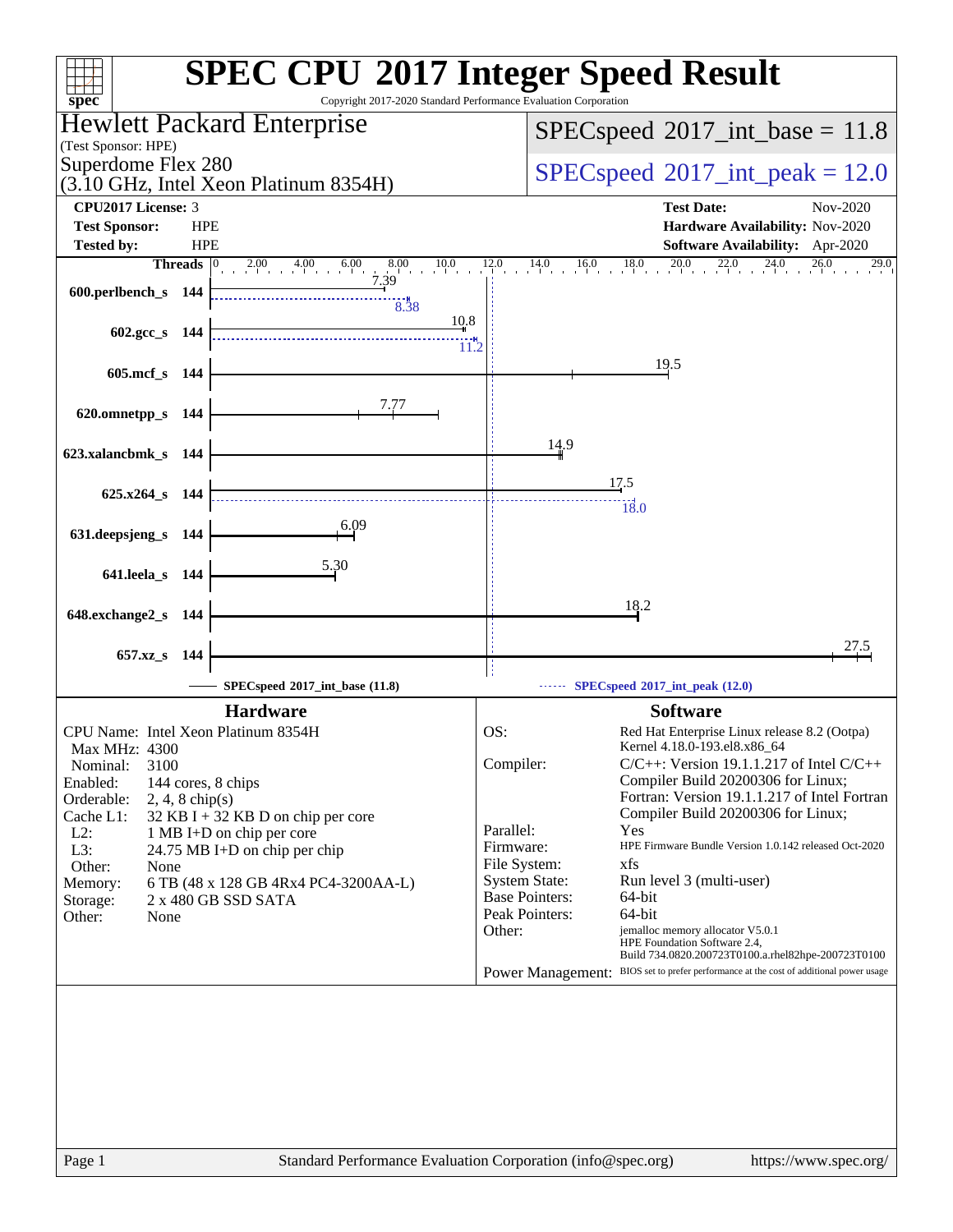

Copyright 2017-2020 Standard Performance Evaluation Corporation

### Hewlett Packard Enterprise

(Test Sponsor: HPE)

(3.10 GHz, Intel Xeon Platinum 8354H)

### $SPECspeed^{\circ}2017\_int\_base = 11.8$  $SPECspeed^{\circ}2017\_int\_base = 11.8$

Superdome Flex 280<br>  $SPECspeed^{\circ}2017$  $SPECspeed^{\circ}2017$  int\_peak = 12.0

**[CPU2017 License:](http://www.spec.org/auto/cpu2017/Docs/result-fields.html#CPU2017License)** 3 **[Test Date:](http://www.spec.org/auto/cpu2017/Docs/result-fields.html#TestDate)** Nov-2020 **[Test Sponsor:](http://www.spec.org/auto/cpu2017/Docs/result-fields.html#TestSponsor)** HPE **[Hardware Availability:](http://www.spec.org/auto/cpu2017/Docs/result-fields.html#HardwareAvailability)** Nov-2020 **[Tested by:](http://www.spec.org/auto/cpu2017/Docs/result-fields.html#Testedby)** HPE **[Software Availability:](http://www.spec.org/auto/cpu2017/Docs/result-fields.html#SoftwareAvailability)** Apr-2020

### **[Results Table](http://www.spec.org/auto/cpu2017/Docs/result-fields.html#ResultsTable)**

|                                     |                |                |       | <b>Base</b>    |       |                |       |                |                |              | <b>Peak</b>    |              |                |              |
|-------------------------------------|----------------|----------------|-------|----------------|-------|----------------|-------|----------------|----------------|--------------|----------------|--------------|----------------|--------------|
| <b>Benchmark</b>                    | <b>Threads</b> | <b>Seconds</b> | Ratio | <b>Seconds</b> | Ratio | <b>Seconds</b> | Ratio | <b>Threads</b> | <b>Seconds</b> | <b>Ratio</b> | <b>Seconds</b> | <b>Ratio</b> | <b>Seconds</b> | <b>Ratio</b> |
| 600.perlbench s                     | 144            | 240            | 7.39  | 240            | 7.39  | 239            | 7.43  | 144            | 210            | 8.46         | 212            | 8.36         | 212            | 8.38         |
| $602 \text{.} \text{gcc}\text{.}$ s | 144            | 371            | 10.7  | 367            | 10.8  | 370            | 10.8  | 144            | 351            | 11.3         | 355            | 11.2         | 356            | 11.2         |
| $605$ .mcf s                        | 144            | 243            | 19.5  | 307            | 15.4  | 243            | 19.5  | 144            | 243            | <b>19.5</b>  | 307            | 15.4         | 243            | 19.5         |
| 620.omnetpp_s                       | 144            | 260            | 6.28  | 210            | 7.77  | 168            | 9.69  | 144            | 260            | 6.28         | 210            | 7.77         | 168            | 9.69         |
| 623.xalancbmk s                     | 144            | 95.2           | 14.9  | 94.8           | 14.9  | 95.5           | 14.8  | 144            | 95.2           | 14.9         | 94.8           | 14.9         | 95.5           | 14.8         |
| 625.x264 s                          | 144            | 101            | 17.5  | 101            | 17.5  | 101            | 17.4  | 144            | 98.0           | 18.0         | 97.9           | 18.0         | 97.9           | <b>18.0</b>  |
| $631.$ deepsjeng $s$                | 144            | 266            | 5.39  | 235            | 6.09  | 235            | 6.10  | 144            | 266            | 5.39         | 235            | 6.09         | 235            | 6.10         |
| 641.leela s                         | 144            | 322            | 5.30  | 322            | 5.30  | 322            | 5.30  | 144            | 322            | 5.30         | 322            | 5.30         | 322            | 5.30         |
| 648.exchange2 s                     | 144            | 162            | 18.2  | 162            | 18.2  | 162            | 18.1  | 144            | <b>162</b>     | 18.2         | 162            | 18.2         | 162            | 18.1         |
| $657.xz$ s                          | 144            | 234            | 26.5  | 225            | 27.5  | 220            | 28.1  | 144            | 234            | 26.5         | 225            | 27.5         | 220            | 28.1         |
| $SPECspeed*2017$ int base =<br>11.8 |                |                |       |                |       |                |       |                |                |              |                |              |                |              |

**[SPECspeed](http://www.spec.org/auto/cpu2017/Docs/result-fields.html#SPECspeed2017intpeak)[2017\\_int\\_peak =](http://www.spec.org/auto/cpu2017/Docs/result-fields.html#SPECspeed2017intpeak) 12.0**

Results appear in the [order in which they were run.](http://www.spec.org/auto/cpu2017/Docs/result-fields.html#RunOrder) Bold underlined text [indicates a median measurement](http://www.spec.org/auto/cpu2017/Docs/result-fields.html#Median).

### **[Compiler Notes](http://www.spec.org/auto/cpu2017/Docs/result-fields.html#CompilerNotes)**

The inconsistent Compiler version information under Compiler Version section is due to a discrepancy in Intel Compiler. The correct version of C/C++ compiler is: Version 19.1.1.217 Build 20200306 Compiler for Linux The correct version of Fortran compiler is: Version 19.1.1.217 Build 20200306 Compiler for Linux

### **[Submit Notes](http://www.spec.org/auto/cpu2017/Docs/result-fields.html#SubmitNotes)**

 The numactl mechanism was used to bind copies to processors. The config file option 'submit' was used to generate numactl commands to bind each copy to a specific processor. For details, please see the config file.

### **[Operating System Notes](http://www.spec.org/auto/cpu2017/Docs/result-fields.html#OperatingSystemNotes)**

 Stack size set to unlimited using "ulimit -s unlimited" Transparent Huge Pages enabled by default Prior to runcpu invocation Filesystem page cache synced and cleared with: sync; echo 3> /proc/sys/vm/drop\_caches Tuned-adm profile was set to Throughput-Performance using "tuned-adm profile throughput-performance"

### **[Environment Variables Notes](http://www.spec.org/auto/cpu2017/Docs/result-fields.html#EnvironmentVariablesNotes)**

```
Environment variables set by runcpu before the start of the run:
KMP_AFFINITY = "granularity=fine,scatter"
LD_LIBRARY_PATH = "/home/cpu2017/lib/intel64:/home/cpu2017/je5.0.1-64"
MALLOC_CONF = "retain:true"
OMP_STACKSIZE = "192M"
```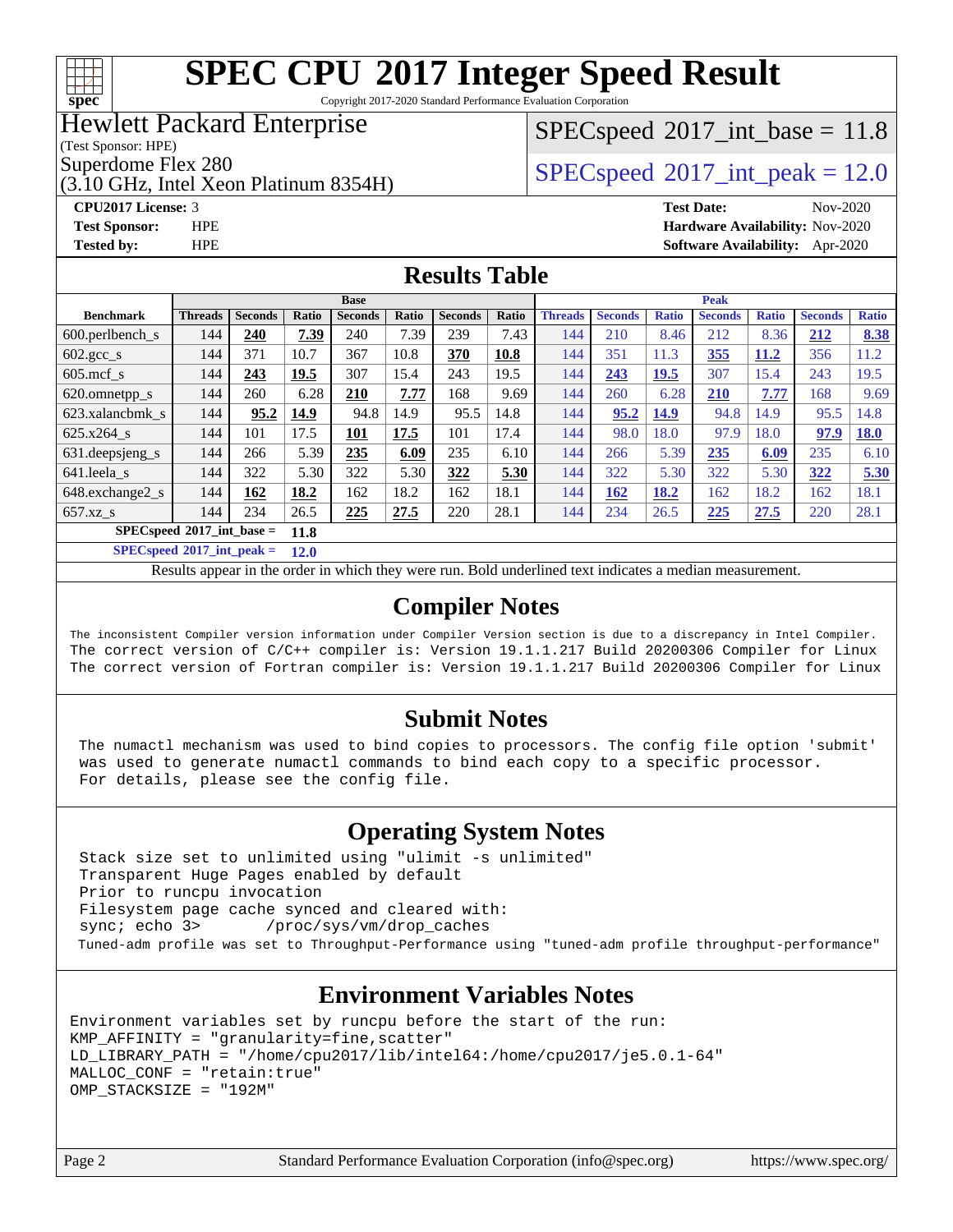### **[SPEC CPU](http://www.spec.org/auto/cpu2017/Docs/result-fields.html#SPECCPU2017IntegerSpeedResult)[2017 Integer Speed Result](http://www.spec.org/auto/cpu2017/Docs/result-fields.html#SPECCPU2017IntegerSpeedResult)** Copyright 2017-2020 Standard Performance Evaluation Corporation Hewlett Packard Enterprise

(Test Sponsor: HPE)

(3.10 GHz, Intel Xeon Platinum 8354H)

 $SPECspeed^{\circ}2017\_int\_base = 11.8$  $SPECspeed^{\circ}2017\_int\_base = 11.8$ 

Superdome Flex 280  $SPEC speed^{\circ}2017$ \_int\_peak = 12.0

**[spec](http://www.spec.org/)**

 $\pm\,\mu$ 

**[Tested by:](http://www.spec.org/auto/cpu2017/Docs/result-fields.html#Testedby)** HPE **[Software Availability:](http://www.spec.org/auto/cpu2017/Docs/result-fields.html#SoftwareAvailability)** Apr-2020

**[CPU2017 License:](http://www.spec.org/auto/cpu2017/Docs/result-fields.html#CPU2017License)** 3 **[Test Date:](http://www.spec.org/auto/cpu2017/Docs/result-fields.html#TestDate)** Nov-2020 **[Test Sponsor:](http://www.spec.org/auto/cpu2017/Docs/result-fields.html#TestSponsor)** HPE **[Hardware Availability:](http://www.spec.org/auto/cpu2017/Docs/result-fields.html#HardwareAvailability)** Nov-2020

### **[General Notes](http://www.spec.org/auto/cpu2017/Docs/result-fields.html#GeneralNotes)**

Page 3 Standard Performance Evaluation Corporation [\(info@spec.org\)](mailto:info@spec.org) <https://www.spec.org/> Binaries compiled on a system with 1x Intel Core i9-7980XE CPU + 64GB RAM memory using Redhat Enterprise Linux 8.0 NA: The test sponsor attests, as of date of publication, that CVE-2017-5754 (Meltdown) is mitigated in the system as tested and documented. Yes: The test sponsor attests, as of date of publication, that CVE-2017-5753 (Spectre variant 1) is mitigated in the system as tested and documented. Yes: The test sponsor attests, as of date of publication, that CVE-2017-5715 (Spectre variant 2) is mitigated in the system as tested and documented. jemalloc, a general purpose malloc implementation built with the RedHat Enterprise 7.5, and the system compiler gcc 4.8.5 sources available from jemalloc.net or<https://github.com/jemalloc/jemalloc/releases> **[Platform Notes](http://www.spec.org/auto/cpu2017/Docs/result-fields.html#PlatformNotes)** BIOS Configuration: Workload Profile set to HPC Intel Hyper-Threading set to Disabled Workload Profile set to Custom Minimum Processor Idle Power Core C-State set to C6 State Minimum Processor Idle Power Package C-State set to Package C6 (non-retention) State Sysinfo program /home/cpu2017/bin/sysinfo Rev: r6365 of 2019-08-21 295195f888a3d7edb1e6e46a485a0011 running on ch-622.fchst.rdlabs.hpecorp.net Tue Nov 17 07:51:45 2020 SUT (System Under Test) info as seen by some common utilities. For more information on this section, see <https://www.spec.org/cpu2017/Docs/config.html#sysinfo> From /proc/cpuinfo model name : Intel(R) Xeon(R) Platinum 8354H CPU @ 3.10GHz 8 "physical id"s (chips) 144 "processors" cores, siblings (Caution: counting these is hw and system dependent. The following excerpts from /proc/cpuinfo might not be reliable. Use with caution.) cpu cores : 18 siblings : 18 physical 0: cores 0 1 2 3 4 8 9 10 11 16 17 18 19 20 24 25 26 27 physical 1: cores 0 1 2 3 4 8 9 10 11 16 17 18 19 20 24 25 26 27 physical 2: cores 0 1 2 3 4 8 9 10 11 16 17 18 19 20 24 25 26 27 physical 3: cores 0 1 2 3 4 8 9 10 11 16 17 18 19 20 24 25 26 27 physical 4: cores 0 1 2 3 4 8 9 10 11 16 17 18 19 20 24 25 26 27 physical 5: cores 0 1 2 3 4 8 9 10 11 16 17 18 19 20 24 25 26 27 physical 6: cores 0 1 2 3 4 8 9 10 11 16 17 18 19 20 24 25 26 27 physical 7: cores 0 1 2 3 4 8 9 10 11 16 17 18 19 20 24 25 26 27 **(Continued on next page)**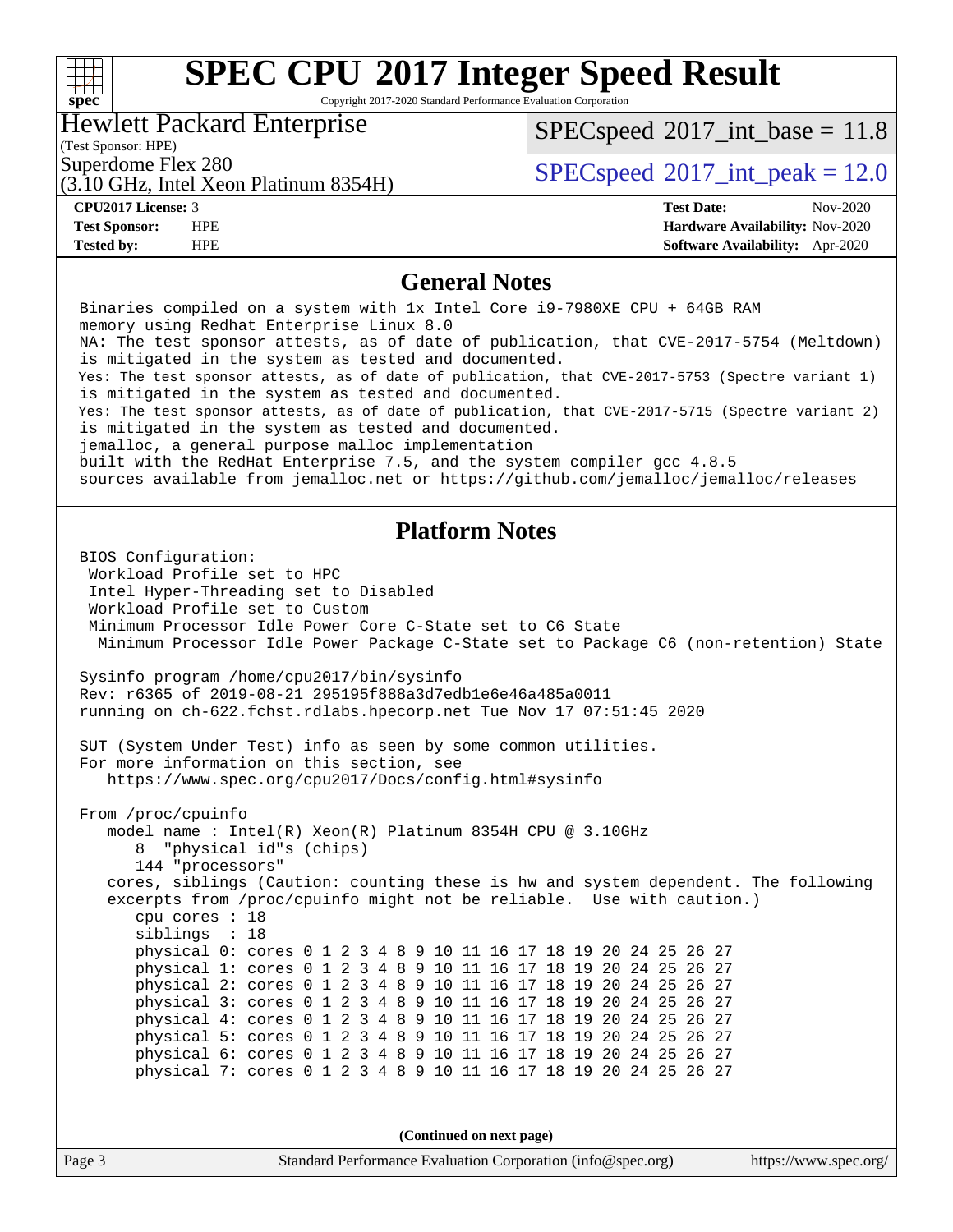

Copyright 2017-2020 Standard Performance Evaluation Corporation

### Hewlett Packard Enterprise

 $SPEC speed$ <sup>®</sup> $2017$ \_int\_base = 11.8

(Test Sponsor: HPE)

(3.10 GHz, Intel Xeon Platinum 8354H)

Superdome Flex 280<br>  $SPECspeed^{\circ}2017\_int\_peak = 12.0$  $SPECspeed^{\circ}2017\_int\_peak = 12.0$ 

**[CPU2017 License:](http://www.spec.org/auto/cpu2017/Docs/result-fields.html#CPU2017License)** 3 **[Test Date:](http://www.spec.org/auto/cpu2017/Docs/result-fields.html#TestDate)** Nov-2020 **[Test Sponsor:](http://www.spec.org/auto/cpu2017/Docs/result-fields.html#TestSponsor)** HPE **[Hardware Availability:](http://www.spec.org/auto/cpu2017/Docs/result-fields.html#HardwareAvailability)** Nov-2020 **[Tested by:](http://www.spec.org/auto/cpu2017/Docs/result-fields.html#Testedby)** HPE **[Software Availability:](http://www.spec.org/auto/cpu2017/Docs/result-fields.html#SoftwareAvailability)** Apr-2020

### **[Platform Notes \(Continued\)](http://www.spec.org/auto/cpu2017/Docs/result-fields.html#PlatformNotes)**

| From 1scpu:                  |                                                                                      |
|------------------------------|--------------------------------------------------------------------------------------|
| Architecture:                | x86_64                                                                               |
| $CPU$ op-mode(s):            | $32$ -bit, $64$ -bit                                                                 |
| Byte Order:                  | Little Endian                                                                        |
| CPU(s):                      | 144                                                                                  |
| On-line CPU(s) list: $0-143$ |                                                                                      |
| Thread( $s$ ) per core:      | $\mathbf{1}$                                                                         |
| $Core(s)$ per socket:        | 18                                                                                   |
| Socket(s):                   | 8                                                                                    |
| NUMA node(s):                | 8                                                                                    |
| Vendor ID:                   | GenuineIntel                                                                         |
| CPU family:                  | 6                                                                                    |
| Model:                       | 85                                                                                   |
| Model name:                  | Intel(R) Xeon(R) Platinum 8354H CPU @ 3.10GHz                                        |
| Stepping:                    | 11                                                                                   |
| CPU MHz:                     | 2468.816                                                                             |
| CPU max MHz:                 | 4300.0000                                                                            |
| CPU min MHz:                 | 1000.0000                                                                            |
| BogoMIPS:                    | 6199.87                                                                              |
| Virtualization:              | VT-x                                                                                 |
| L1d cache:                   | 32K                                                                                  |
| Lli cache:                   | 32K                                                                                  |
| $L2$ cache:                  | 1024K                                                                                |
| $L3$ cache:                  | 25344K                                                                               |
| NUMA node0 CPU(s):           | $0 - 17$                                                                             |
| NUMA nodel $CPU(s):$         | $18 - 35$                                                                            |
| NUMA $node2$ $CPU(s)$ :      | $36 - 53$                                                                            |
| NUMA node3 CPU(s):           | $54 - 71$                                                                            |
| NUMA node4 CPU(s):           | $72 - 89$                                                                            |
| NUMA $node5$ $CPU(s)$ :      | $90 - 107$                                                                           |
| NUMA node6 CPU(s):           | 108-125                                                                              |
| NUMA node7 CPU(s):           | $126 - 143$                                                                          |
| Flaqs:                       | fpu vme de pse tsc msr pae mce cx8 apic sep mtrr pge mca cmov                        |
|                              | pat pse36 clflush dts acpi mmx fxsr sse sse2 ss ht tm pbe syscall nx pdpelgb rdtscp  |
|                              | lm constant_tsc art arch_perfmon pebs bts rep_good nopl xtopology nonstop_tsc cpuid  |
|                              | aperfmperf pni pclmulqdq dtes64 monitor ds_cpl vmx smx est tm2 ssse3 sdbg fma cx16   |
|                              | xtpr pdcm pcid dca sse4_1 sse4_2 x2apic movbe popcnt tsc_deadline_timer aes xsave    |
|                              | avx f16c rdrand lahf_lm abm 3dnowprefetch cpuid_fault epb cat_13 cdp_13              |
|                              | invpcid_single intel_ppin ssbd mba ibrs ibpb stibp ibrs_enhanced tpr_shadow vnmi     |
|                              | flexpriority ept vpid fsgsbase tsc_adjust bmil hle avx2 smep bmi2 erms invpcid rtm   |
|                              | cqm mpx rdt_a avx512f avx512dq rdseed adx smap clflushopt clwb intel_pt avx512cd     |
|                              | avx512bw avx512vl xsaveopt xsavec xgetbvl xsaves cqm_llc cqm_occup_llc cqm_mbm_total |
|                              | cqm_mbm_local avx512_bf16 dtherm ida arat pln pts pku ospke avx512_vnni md_clear     |
| flush_11d arch_capabilities  |                                                                                      |
|                              |                                                                                      |

 /proc/cpuinfo cache data cache size : 25344 KB

**(Continued on next page)**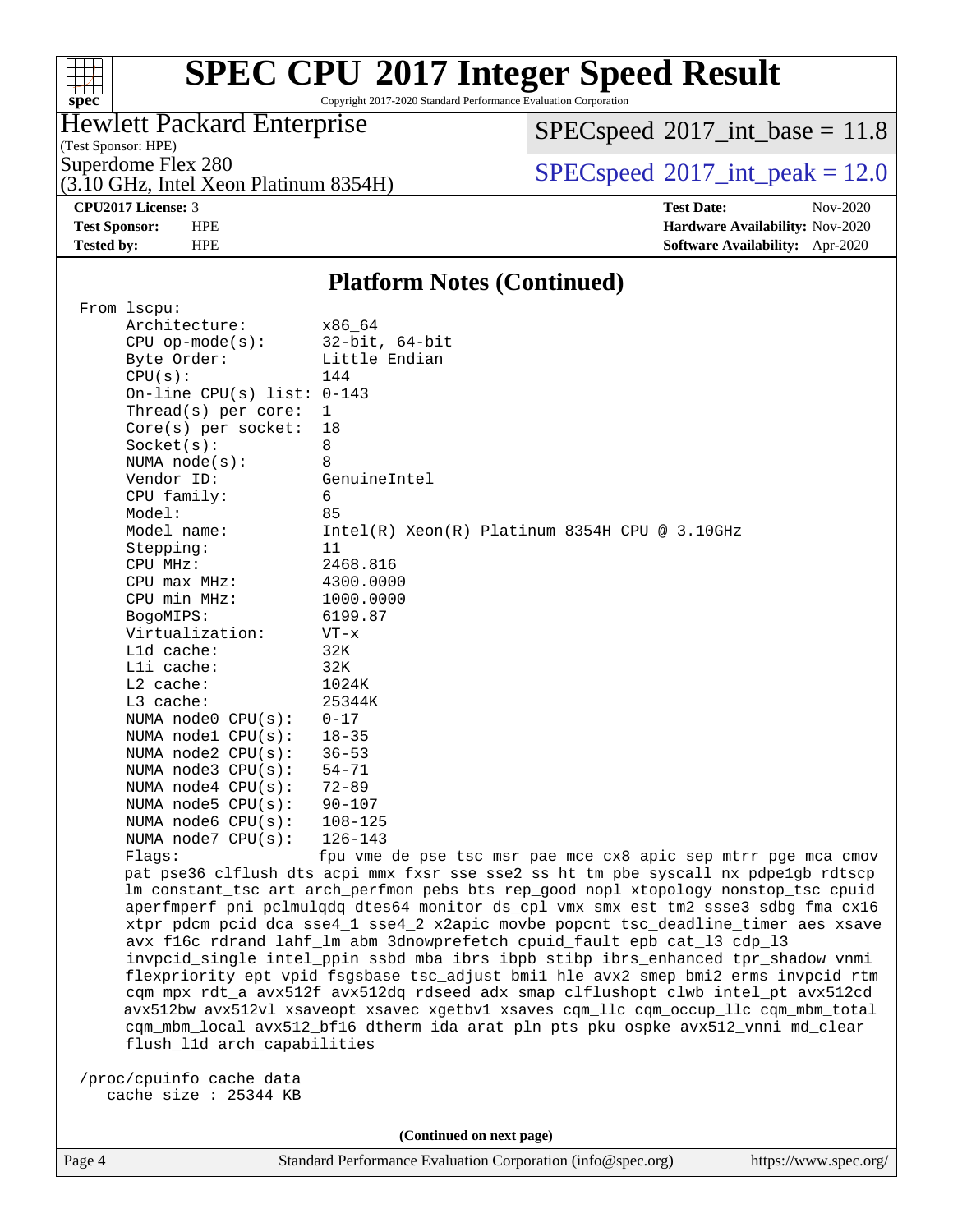

Copyright 2017-2020 Standard Performance Evaluation Corporation

Hewlett Packard Enterprise

(3.10 GHz, Intel Xeon Platinum 8354H)

 $SPEC speed$ <sup>®</sup> $2017$ \_int\_base = 11.8

(Test Sponsor: HPE)

Superdome Flex 280<br>  $SPECspeed^{\circ}2017\_int\_peak = 12.0$  $SPECspeed^{\circ}2017\_int\_peak = 12.0$ 

**[CPU2017 License:](http://www.spec.org/auto/cpu2017/Docs/result-fields.html#CPU2017License)** 3 **[Test Date:](http://www.spec.org/auto/cpu2017/Docs/result-fields.html#TestDate)** Nov-2020 **[Test Sponsor:](http://www.spec.org/auto/cpu2017/Docs/result-fields.html#TestSponsor)** HPE **[Hardware Availability:](http://www.spec.org/auto/cpu2017/Docs/result-fields.html#HardwareAvailability)** Nov-2020 **[Tested by:](http://www.spec.org/auto/cpu2017/Docs/result-fields.html#Testedby)** HPE **[Software Availability:](http://www.spec.org/auto/cpu2017/Docs/result-fields.html#SoftwareAvailability)** Apr-2020

### **[Platform Notes \(Continued\)](http://www.spec.org/auto/cpu2017/Docs/result-fields.html#PlatformNotes)**

| From numactl --hardware WARNING: a numactl 'node' might or might not correspond to a |  |  |  |  |
|--------------------------------------------------------------------------------------|--|--|--|--|
| physical chip.                                                                       |  |  |  |  |
| $available: 8 nodes (0-7)$                                                           |  |  |  |  |
| node 0 cpus: 0 1 2 3 4 5 6 7 8 9 10 11 12 13 14 15 16 17                             |  |  |  |  |
| node 0 size: 772593 MB                                                               |  |  |  |  |
| node 0 free: 772347 MB                                                               |  |  |  |  |
| node 1 cpus: 18 19 20 21 22 23 24 25 26 27 28 29 30 31 32 33 34 35                   |  |  |  |  |
| node 1 size: 774139 MB                                                               |  |  |  |  |
| node 1 free: 773984 MB                                                               |  |  |  |  |
| node 2 cpus: 36 37 38 39 40 41 42 43 44 45 46 47 48 49 50 51 52 53                   |  |  |  |  |
| node 2 size: 774139 MB                                                               |  |  |  |  |
| node 2 free: 772946 MB                                                               |  |  |  |  |
| node 3 cpus: 54 55 56 57 58 59 60 61 62 63 64 65 66 67 68 69 70 71                   |  |  |  |  |
| node 3 size: 774139 MB                                                               |  |  |  |  |
| node 3 free: 773958 MB                                                               |  |  |  |  |
| node 4 cpus: 72 73 74 75 76 77 78 79 80 81 82 83 84 85 86 87 88 89                   |  |  |  |  |
| node 4 size: 774139 MB                                                               |  |  |  |  |
| node 4 free: 773858 MB                                                               |  |  |  |  |
| node 5 cpus: 90 91 92 93 94 95 96 97 98 99 100 101 102 103 104 105 106 107           |  |  |  |  |
| node 5 size: 774139 MB                                                               |  |  |  |  |
| node 5 free: 773987 MB                                                               |  |  |  |  |
| node 6 cpus: 108 109 110 111 112 113 114 115 116 117 118 119 120 121 122 123 124 125 |  |  |  |  |
| node 6 size: 774139 MB                                                               |  |  |  |  |
| node 6 free: 773989 MB                                                               |  |  |  |  |
| node 7 cpus: 126 127 128 129 130 131 132 133 134 135 136 137 138 139 140 141 142 143 |  |  |  |  |
| node 7 size: 773107 MB                                                               |  |  |  |  |
| node 7 free: 772946 MB                                                               |  |  |  |  |
| node distances:                                                                      |  |  |  |  |
| node<br>$\overline{0}$<br>$\overline{1}$<br>2 3<br>4 5 6 7                           |  |  |  |  |
| 0: 10 16<br>16<br>24 16 16<br>16 16                                                  |  |  |  |  |
| 1:<br>16 10<br>16<br>16<br>24<br>16<br>16 16                                         |  |  |  |  |
| 2:<br>16 24<br>10<br>16<br>16<br>16<br>16<br>16                                      |  |  |  |  |
| 3:<br>24 16<br>16<br>16<br>10<br>16<br>16<br>16                                      |  |  |  |  |
| 4:<br>16<br>16<br>16<br>16<br>16<br>10<br>16<br>24                                   |  |  |  |  |
| 5:<br>16<br>24 16<br>16 16<br>16<br>16<br>10                                         |  |  |  |  |
| 6:<br>16 16<br>16<br>16<br>16<br>24<br>10 <sub>1</sub><br>16                         |  |  |  |  |
| 7:<br>16 16<br>16 24 16<br>16<br>16<br>10                                            |  |  |  |  |
|                                                                                      |  |  |  |  |
| From /proc/meminfo                                                                   |  |  |  |  |
| MemTotal:<br>6339109192 kB                                                           |  |  |  |  |
| HugePages_Total: 0                                                                   |  |  |  |  |
| Hugepagesize:<br>2048 kB                                                             |  |  |  |  |
|                                                                                      |  |  |  |  |
| /usr/bin/lsb_release -d                                                              |  |  |  |  |
| Red Hat Enterprise Linux release 8.2 (Ootpa)                                         |  |  |  |  |
|                                                                                      |  |  |  |  |
|                                                                                      |  |  |  |  |
| (Continued on next page)                                                             |  |  |  |  |

Page 5 Standard Performance Evaluation Corporation [\(info@spec.org\)](mailto:info@spec.org) <https://www.spec.org/>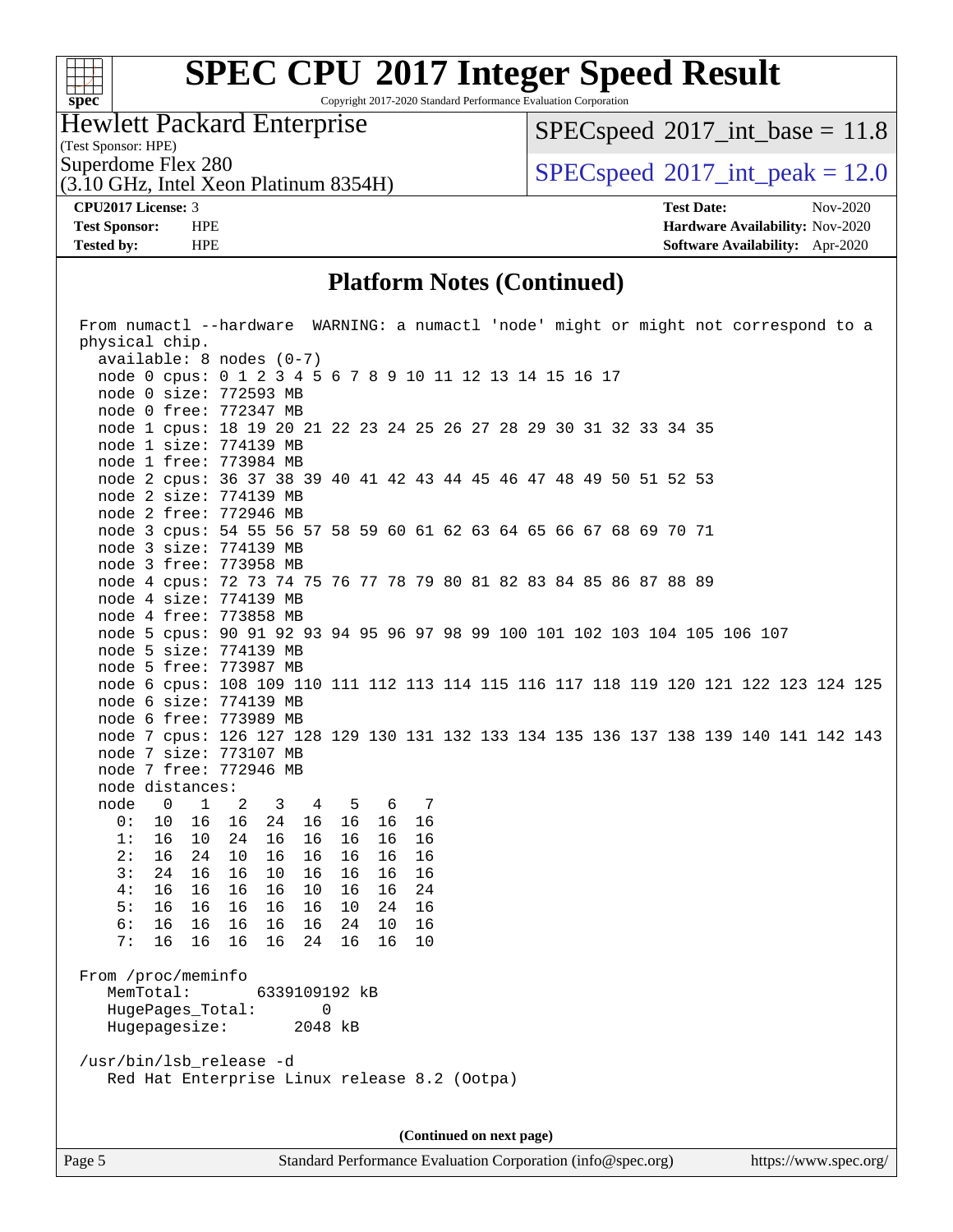### $\pm$ **[spec](http://www.spec.org/)**

# **[SPEC CPU](http://www.spec.org/auto/cpu2017/Docs/result-fields.html#SPECCPU2017IntegerSpeedResult)[2017 Integer Speed Result](http://www.spec.org/auto/cpu2017/Docs/result-fields.html#SPECCPU2017IntegerSpeedResult)**

Copyright 2017-2020 Standard Performance Evaluation Corporation

### Hewlett Packard Enterprise

(3.10 GHz, Intel Xeon Platinum 8354H)

 $SPEC speed$ <sup>®</sup> $2017$ \_int\_base = 11.8

(Test Sponsor: HPE)

 $SPEC speed$ <sup>®</sup> $2017$ \_int\_peak = 12.0

**[CPU2017 License:](http://www.spec.org/auto/cpu2017/Docs/result-fields.html#CPU2017License)** 3 **[Test Date:](http://www.spec.org/auto/cpu2017/Docs/result-fields.html#TestDate)** Nov-2020 **[Test Sponsor:](http://www.spec.org/auto/cpu2017/Docs/result-fields.html#TestSponsor)** HPE **[Hardware Availability:](http://www.spec.org/auto/cpu2017/Docs/result-fields.html#HardwareAvailability)** Nov-2020 **[Tested by:](http://www.spec.org/auto/cpu2017/Docs/result-fields.html#Testedby)** HPE **[Software Availability:](http://www.spec.org/auto/cpu2017/Docs/result-fields.html#SoftwareAvailability)** Apr-2020

### **[Platform Notes \(Continued\)](http://www.spec.org/auto/cpu2017/Docs/result-fields.html#PlatformNotes)**

|              | (Continued on next page)                                                                                                                                                                                                                                                                                                                   |
|--------------|--------------------------------------------------------------------------------------------------------------------------------------------------------------------------------------------------------------------------------------------------------------------------------------------------------------------------------------------|
|              | /dev/mapper/rhel-home xfs 392G 52G 340G 14% /home<br>From /sys/devices/virtual/dmi/id<br>HPE Bundle:1.0.142 SFW:008.000.189.000.2010080501 10/08/2020<br>BIOS:<br>Vendor:<br>HPE<br>Product: Superdome Flex 280<br>Product Family: 1590PID02020001<br>5UF0090539<br>Serial:                                                                |
|              | SPEC is set to: /home/cpu2017<br>Filesystem<br>Type Size Used Avail Use% Mounted on                                                                                                                                                                                                                                                        |
|              | run-level 3 Nov 17 07:50                                                                                                                                                                                                                                                                                                                   |
|              | $CVE-2017-5715$ (Spectre variant 2):<br>Mitigation: Enhanced IBRS, IBPB: conditional,<br>RSB filling<br>Not affected<br>tsx_async_abort:                                                                                                                                                                                                   |
|              | Mitigation: usercopy/swapgs barriers and __user<br>$CVE-2017-5753$ (Spectre variant 1):<br>pointer sanitization                                                                                                                                                                                                                            |
|              | CVE-2018-3620 (L1 Terminal Fault):<br>Not affected<br>Microarchitectural Data Sampling:<br>Not affected<br>CVE-2017-5754 (Meltdown):<br>Not affected<br>CVE-2018-3639 (Speculative Store Bypass): Mitigation: Speculative Store Bypass disabled<br>via prctl and seccomp                                                                   |
|              | itlb_multihit:<br>Not affected                                                                                                                                                                                                                                                                                                             |
|              | UTC 2020 x86_64 x86_64 x86_64 GNU/Linux<br>Kernel self-reported vulnerability status:                                                                                                                                                                                                                                                      |
| uname $-a$ : | Linux ch-622.fchst.rdlabs.hpecorp.net 4.18.0-193.el8.x86_64 #1 SMP Fri Mar 27 14:35:58                                                                                                                                                                                                                                                     |
|              | ID_LIKE="fedora"<br>VERSION_ID="8.2"<br>PLATFORM_ID="platform:el8"<br>PRETTY_NAME="Red Hat Enterprise Linux 8.2 (Ootpa)"<br>ANSI_COLOR="0;31"<br>redhat-release: Red Hat Enterprise Linux release 8.2 (Ootpa)<br>system-release: Red Hat Enterprise Linux release 8.2 (Ootpa)<br>system-release-cpe: cpe:/o:redhat:enterprise_linux:8.2:ga |
|              | From /etc/*release* /etc/*version*<br>hpe-foundation-release: HPE Foundation Software 2.4, Build<br>734.0820.200723T0100.a.rhel82hpe-200723T0100<br>os-release:<br>NAME="Red Hat Enterprise Linux"<br>VERSION="8.2 (Ootpa)"<br>ID="rhel"                                                                                                   |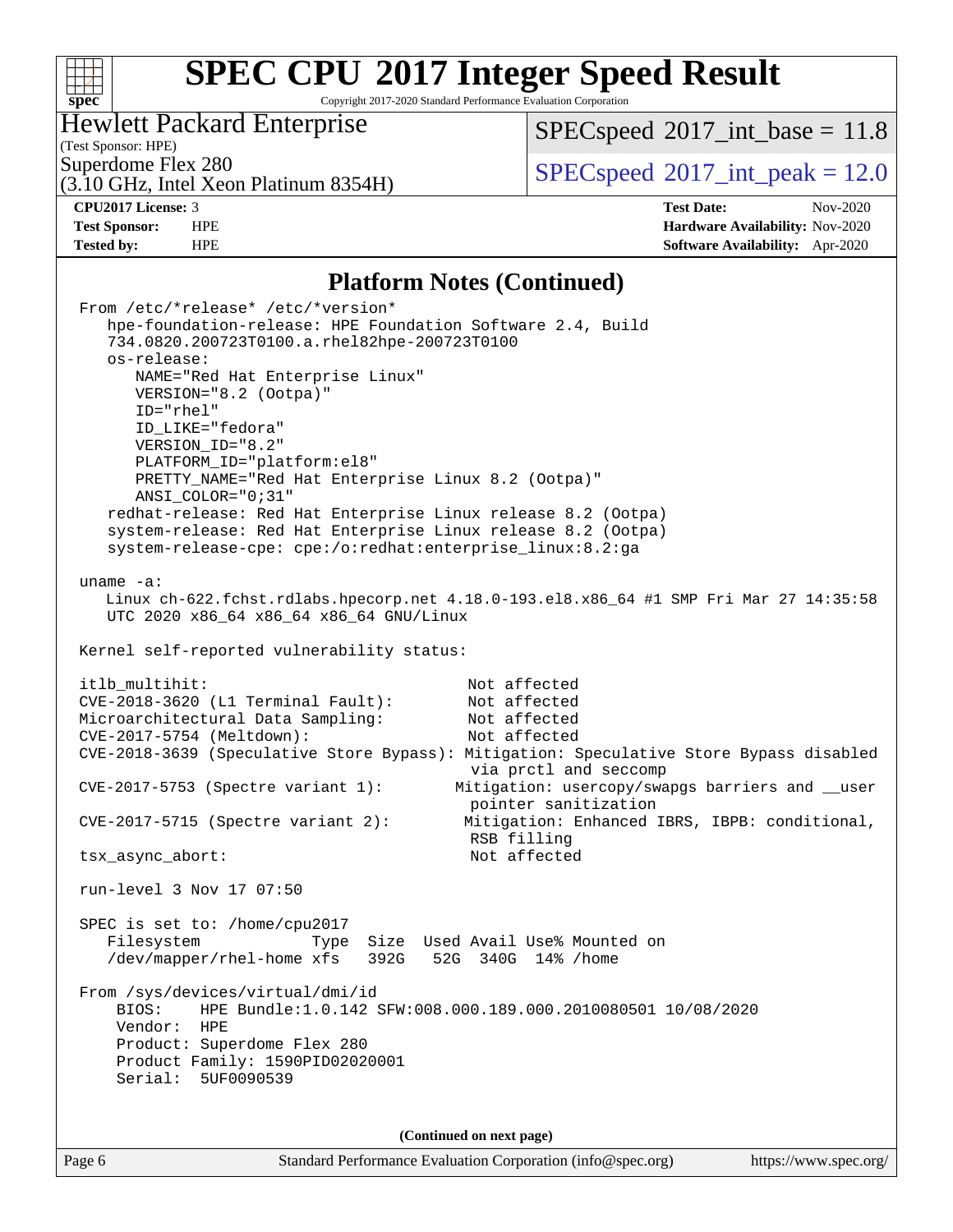Copyright 2017-2020 Standard Performance Evaluation Corporation

### Hewlett Packard Enterprise

(3.10 GHz, Intel Xeon Platinum 8354H)

 $SPECspeed^{\circledcirc}2017\_int\_base = 11.8$  $SPECspeed^{\circledcirc}2017\_int\_base = 11.8$ 

(Test Sponsor: HPE)

**[spec](http://www.spec.org/)**

 $\pm \gamma$ 

Superdome Flex 280<br>  $SPEC speed^{\circ}2017$ \_int\_peak = 12.0

**[CPU2017 License:](http://www.spec.org/auto/cpu2017/Docs/result-fields.html#CPU2017License)** 3 **[Test Date:](http://www.spec.org/auto/cpu2017/Docs/result-fields.html#TestDate)** Nov-2020 **[Test Sponsor:](http://www.spec.org/auto/cpu2017/Docs/result-fields.html#TestSponsor)** HPE **[Hardware Availability:](http://www.spec.org/auto/cpu2017/Docs/result-fields.html#HardwareAvailability)** Nov-2020 **[Tested by:](http://www.spec.org/auto/cpu2017/Docs/result-fields.html#Testedby)** HPE **[Software Availability:](http://www.spec.org/auto/cpu2017/Docs/result-fields.html#SoftwareAvailability)** Apr-2020

#### **[Platform Notes \(Continued\)](http://www.spec.org/auto/cpu2017/Docs/result-fields.html#PlatformNotes)**

 Additional information from dmidecode follows. WARNING: Use caution when you interpret this section. The 'dmidecode' program reads system data which is "intended to allow hardware to be accurately determined", but the intent may not be met, as there are frequent changes to hardware, firmware, and the "DMTF SMBIOS" standard. Memory: 48x Hynix HMABAGL7ABR4N-XN 128 GB 4 rank 3200 48x NO DIMM NO DIMM (End of data from sysinfo program) **[Compiler Version Notes](http://www.spec.org/auto/cpu2017/Docs/result-fields.html#CompilerVersionNotes)** ============================================================================== C | 600.perlbench\_s(base) 602.gcc\_s(base, peak) 605.mcf\_s(base, peak) | 625.x264\_s(base, peak) 657.xz\_s(base, peak) ------------------------------------------------------------------------------ Intel(R) C Compiler for applications running on Intel(R) 64, Version 2021.1 NextGen Build 20200304 Copyright (C) 1985-2020 Intel Corporation. All rights reserved. ------------------------------------------------------------------------------ ============================================================================== C | 600.perlbench\_s(peak) ------------------------------------------------------------------------------ Intel(R) C Intel(R) 64 Compiler for applications running on Intel(R) 64, Version 19.1.1.217 Build 20200306 Copyright (C) 1985-2020 Intel Corporation. All rights reserved. ------------------------------------------------------------------------------ ============================================================================== C | 600.perlbench\_s(base) 602.gcc\_s(base, peak) 605.mcf\_s(base, peak) | 625.x264\_s(base, peak) 657.xz\_s(base, peak) ------------------------------------------------------------------------------ Intel(R) C Compiler for applications running on Intel(R) 64, Version 2021.1 NextGen Build 20200304 Copyright (C) 1985-2020 Intel Corporation. All rights reserved. ------------------------------------------------------------------------------ ============================================================================== C | 600.perlbench\_s(peak) ------------------------------------------------------------------------------ Intel(R) C Intel(R) 64 Compiler for applications running on Intel(R)  $64$ , Version 19.1.1.217 Build 20200306 Copyright (C) 1985-2020 Intel Corporation. All rights reserved. ------------------------------------------------------------------------------

**(Continued on next page)**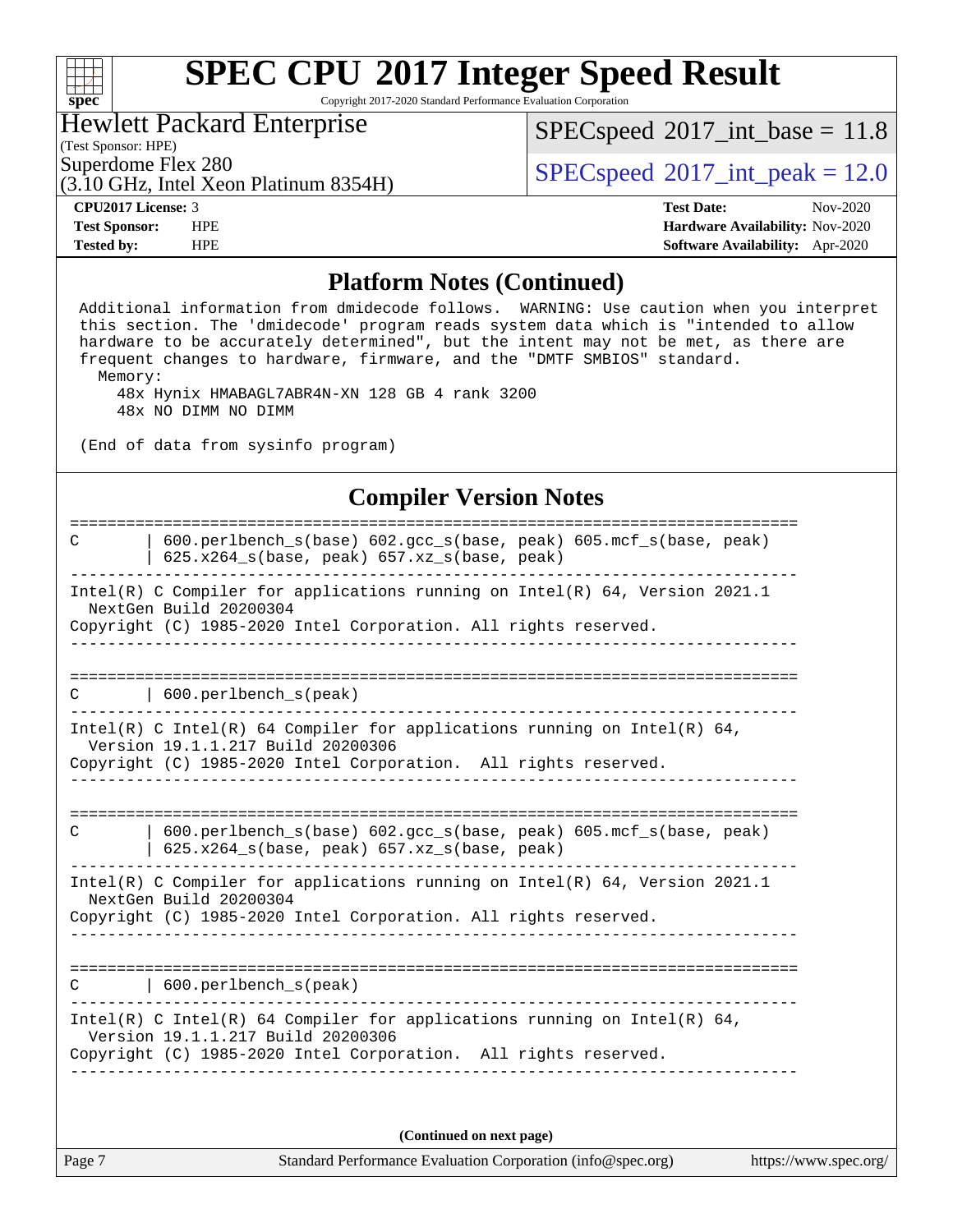| S | 0 | æ | C |  |
|---|---|---|---|--|

Copyright 2017-2020 Standard Performance Evaluation Corporation

### Hewlett Packard Enterprise

 $SPECspeed^{\circ}2017\_int\_base = 11.8$  $SPECspeed^{\circ}2017\_int\_base = 11.8$ 

(Test Sponsor: HPE)

(3.10 GHz, Intel Xeon Platinum 8354H)

Superdome Flex 280  $SPEC speed^{\circ}2017$ \_int\_peak = 12.0

**[CPU2017 License:](http://www.spec.org/auto/cpu2017/Docs/result-fields.html#CPU2017License)** 3 **[Test Date:](http://www.spec.org/auto/cpu2017/Docs/result-fields.html#TestDate)** Nov-2020 **[Test Sponsor:](http://www.spec.org/auto/cpu2017/Docs/result-fields.html#TestSponsor)** HPE **[Hardware Availability:](http://www.spec.org/auto/cpu2017/Docs/result-fields.html#HardwareAvailability)** Nov-2020 **[Tested by:](http://www.spec.org/auto/cpu2017/Docs/result-fields.html#Testedby)** HPE **[Software Availability:](http://www.spec.org/auto/cpu2017/Docs/result-fields.html#SoftwareAvailability)** Apr-2020

### **[Compiler Version Notes \(Continued\)](http://www.spec.org/auto/cpu2017/Docs/result-fields.html#CompilerVersionNotes)**

| 620.omnetpp s(base, peak) 623.xalancbmk s(base, peak)<br>$C++$<br>631.deepsjeng s(base, peak) 641.leela s(base, peak)                                                                  |
|----------------------------------------------------------------------------------------------------------------------------------------------------------------------------------------|
| Intel(R) $C++$ Compiler for applications running on Intel(R) 64, Version 2021.1<br>NextGen Build 20200304<br>Copyright (C) 1985-2020 Intel Corporation. All rights reserved.           |
| Fortran   $648$ . exchange2 $s$ (base, peak)                                                                                                                                           |
| Intel(R) Fortran Intel(R) 64 Compiler for applications running on Intel(R)<br>64, Version 19.1.1.217 Build 20200306<br>Copyright (C) 1985-2020 Intel Corporation. All rights reserved. |

### **[Base Compiler Invocation](http://www.spec.org/auto/cpu2017/Docs/result-fields.html#BaseCompilerInvocation)**

[C benchmarks](http://www.spec.org/auto/cpu2017/Docs/result-fields.html#Cbenchmarks):

[icc](http://www.spec.org/cpu2017/results/res2020q4/cpu2017-20201123-24432.flags.html#user_CCbase_intel_icc_66fc1ee009f7361af1fbd72ca7dcefbb700085f36577c54f309893dd4ec40d12360134090235512931783d35fd58c0460139e722d5067c5574d8eaf2b3e37e92)

[C++ benchmarks:](http://www.spec.org/auto/cpu2017/Docs/result-fields.html#CXXbenchmarks) [icpc](http://www.spec.org/cpu2017/results/res2020q4/cpu2017-20201123-24432.flags.html#user_CXXbase_intel_icpc_c510b6838c7f56d33e37e94d029a35b4a7bccf4766a728ee175e80a419847e808290a9b78be685c44ab727ea267ec2f070ec5dc83b407c0218cded6866a35d07)

[Fortran benchmarks](http://www.spec.org/auto/cpu2017/Docs/result-fields.html#Fortranbenchmarks): [ifort](http://www.spec.org/cpu2017/results/res2020q4/cpu2017-20201123-24432.flags.html#user_FCbase_intel_ifort_8111460550e3ca792625aed983ce982f94888b8b503583aa7ba2b8303487b4d8a21a13e7191a45c5fd58ff318f48f9492884d4413fa793fd88dd292cad7027ca)

### **[Base Portability Flags](http://www.spec.org/auto/cpu2017/Docs/result-fields.html#BasePortabilityFlags)**

 600.perlbench\_s: [-DSPEC\\_LP64](http://www.spec.org/cpu2017/results/res2020q4/cpu2017-20201123-24432.flags.html#b600.perlbench_s_basePORTABILITY_DSPEC_LP64) [-DSPEC\\_LINUX\\_X64](http://www.spec.org/cpu2017/results/res2020q4/cpu2017-20201123-24432.flags.html#b600.perlbench_s_baseCPORTABILITY_DSPEC_LINUX_X64) 602.gcc\_s: [-DSPEC\\_LP64](http://www.spec.org/cpu2017/results/res2020q4/cpu2017-20201123-24432.flags.html#suite_basePORTABILITY602_gcc_s_DSPEC_LP64) 605.mcf\_s: [-DSPEC\\_LP64](http://www.spec.org/cpu2017/results/res2020q4/cpu2017-20201123-24432.flags.html#suite_basePORTABILITY605_mcf_s_DSPEC_LP64) 620.omnetpp\_s: [-DSPEC\\_LP64](http://www.spec.org/cpu2017/results/res2020q4/cpu2017-20201123-24432.flags.html#suite_basePORTABILITY620_omnetpp_s_DSPEC_LP64) 623.xalancbmk\_s: [-DSPEC\\_LP64](http://www.spec.org/cpu2017/results/res2020q4/cpu2017-20201123-24432.flags.html#suite_basePORTABILITY623_xalancbmk_s_DSPEC_LP64) [-DSPEC\\_LINUX](http://www.spec.org/cpu2017/results/res2020q4/cpu2017-20201123-24432.flags.html#b623.xalancbmk_s_baseCXXPORTABILITY_DSPEC_LINUX) 625.x264\_s: [-DSPEC\\_LP64](http://www.spec.org/cpu2017/results/res2020q4/cpu2017-20201123-24432.flags.html#suite_basePORTABILITY625_x264_s_DSPEC_LP64) 631.deepsjeng\_s: [-DSPEC\\_LP64](http://www.spec.org/cpu2017/results/res2020q4/cpu2017-20201123-24432.flags.html#suite_basePORTABILITY631_deepsjeng_s_DSPEC_LP64) 641.leela\_s: [-DSPEC\\_LP64](http://www.spec.org/cpu2017/results/res2020q4/cpu2017-20201123-24432.flags.html#suite_basePORTABILITY641_leela_s_DSPEC_LP64) 648.exchange2\_s: [-DSPEC\\_LP64](http://www.spec.org/cpu2017/results/res2020q4/cpu2017-20201123-24432.flags.html#suite_basePORTABILITY648_exchange2_s_DSPEC_LP64) 657.xz\_s: [-DSPEC\\_LP64](http://www.spec.org/cpu2017/results/res2020q4/cpu2017-20201123-24432.flags.html#suite_basePORTABILITY657_xz_s_DSPEC_LP64)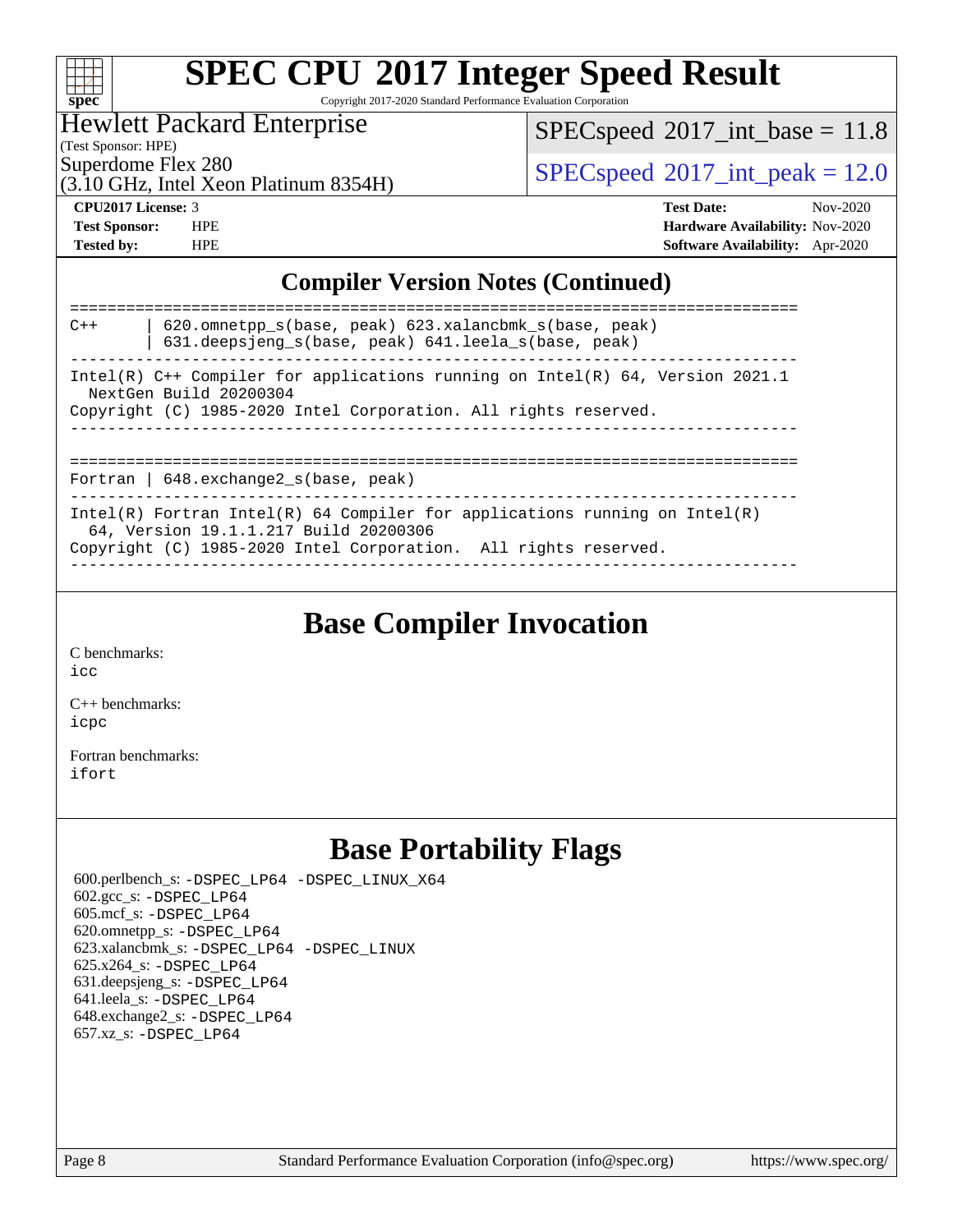

Copyright 2017-2020 Standard Performance Evaluation Corporation

### Hewlett Packard Enterprise

 $SPECspeed^{\circ}2017\_int\_base = 11.8$  $SPECspeed^{\circ}2017\_int\_base = 11.8$ 

(Test Sponsor: HPE)

(3.10 GHz, Intel Xeon Platinum 8354H)

Superdome Flex 280<br>  $SPECspeed*2017$  $SPECspeed*2017$ \_int\_peak = 12.0

**[CPU2017 License:](http://www.spec.org/auto/cpu2017/Docs/result-fields.html#CPU2017License)** 3 **[Test Date:](http://www.spec.org/auto/cpu2017/Docs/result-fields.html#TestDate)** Nov-2020 **[Test Sponsor:](http://www.spec.org/auto/cpu2017/Docs/result-fields.html#TestSponsor)** HPE **[Hardware Availability:](http://www.spec.org/auto/cpu2017/Docs/result-fields.html#HardwareAvailability)** Nov-2020 **[Tested by:](http://www.spec.org/auto/cpu2017/Docs/result-fields.html#Testedby)** HPE **[Software Availability:](http://www.spec.org/auto/cpu2017/Docs/result-fields.html#SoftwareAvailability)** Apr-2020

### **[Base Optimization Flags](http://www.spec.org/auto/cpu2017/Docs/result-fields.html#BaseOptimizationFlags)**

#### [C benchmarks:](http://www.spec.org/auto/cpu2017/Docs/result-fields.html#Cbenchmarks)

[-m64](http://www.spec.org/cpu2017/results/res2020q4/cpu2017-20201123-24432.flags.html#user_CCbase_m64-icc) [-qnextgen](http://www.spec.org/cpu2017/results/res2020q4/cpu2017-20201123-24432.flags.html#user_CCbase_f-qnextgen) [-std=c11](http://www.spec.org/cpu2017/results/res2020q4/cpu2017-20201123-24432.flags.html#user_CCbase_std-icc-std_0e1c27790398a4642dfca32ffe6c27b5796f9c2d2676156f2e42c9c44eaad0c049b1cdb667a270c34d979996257aeb8fc440bfb01818dbc9357bd9d174cb8524) [-Wl,-plugin-opt=-x86-branches-within-32B-boundaries](http://www.spec.org/cpu2017/results/res2020q4/cpu2017-20201123-24432.flags.html#user_CCbase_f-x86-branches-within-32B-boundaries_0098b4e4317ae60947b7b728078a624952a08ac37a3c797dfb4ffeb399e0c61a9dd0f2f44ce917e9361fb9076ccb15e7824594512dd315205382d84209e912f3) [-Wl,-z,muldefs](http://www.spec.org/cpu2017/results/res2020q4/cpu2017-20201123-24432.flags.html#user_CCbase_link_force_multiple1_b4cbdb97b34bdee9ceefcfe54f4c8ea74255f0b02a4b23e853cdb0e18eb4525ac79b5a88067c842dd0ee6996c24547a27a4b99331201badda8798ef8a743f577) [-xCORE-AVX512](http://www.spec.org/cpu2017/results/res2020q4/cpu2017-20201123-24432.flags.html#user_CCbase_f-xCORE-AVX512) [-O3](http://www.spec.org/cpu2017/results/res2020q4/cpu2017-20201123-24432.flags.html#user_CCbase_f-O3) [-ffast-math](http://www.spec.org/cpu2017/results/res2020q4/cpu2017-20201123-24432.flags.html#user_CCbase_f-ffast-math) [-flto](http://www.spec.org/cpu2017/results/res2020q4/cpu2017-20201123-24432.flags.html#user_CCbase_f-flto) [-mfpmath=sse](http://www.spec.org/cpu2017/results/res2020q4/cpu2017-20201123-24432.flags.html#user_CCbase_f-mfpmath_70eb8fac26bde974f8ab713bc9086c5621c0b8d2f6c86f38af0bd7062540daf19db5f3a066d8c6684be05d84c9b6322eb3b5be6619d967835195b93d6c02afa1) [-funroll-loops](http://www.spec.org/cpu2017/results/res2020q4/cpu2017-20201123-24432.flags.html#user_CCbase_f-funroll-loops) [-fuse-ld=gold](http://www.spec.org/cpu2017/results/res2020q4/cpu2017-20201123-24432.flags.html#user_CCbase_f-fuse-ld_920b3586e2b8c6e0748b9c84fa9b744736ba725a32cab14ad8f3d4ad28eecb2f59d1144823d2e17006539a88734fe1fc08fc3035f7676166309105a78aaabc32) [-qopt-mem-layout-trans=4](http://www.spec.org/cpu2017/results/res2020q4/cpu2017-20201123-24432.flags.html#user_CCbase_f-qopt-mem-layout-trans_fa39e755916c150a61361b7846f310bcdf6f04e385ef281cadf3647acec3f0ae266d1a1d22d972a7087a248fd4e6ca390a3634700869573d231a252c784941a8) [-fopenmp](http://www.spec.org/cpu2017/results/res2020q4/cpu2017-20201123-24432.flags.html#user_CCbase_fopenmp_5aa2e47ce4f2ef030ba5d12d5a7a9c4e57167333d78243fcadb80b48d5abb78ff19333f8478e0b2a41e63049eb285965c145ccab7b93db7d0c4d59e4dc6f5591) [-DSPEC\\_OPENMP](http://www.spec.org/cpu2017/results/res2020q4/cpu2017-20201123-24432.flags.html#suite_CCbase_DSPEC_OPENMP) [-L/usr/local/jemalloc64-5.0.1/lib](http://www.spec.org/cpu2017/results/res2020q4/cpu2017-20201123-24432.flags.html#user_CCbase_jemalloc_link_path64_1_cc289568b1a6c0fd3b62c91b824c27fcb5af5e8098e6ad028160d21144ef1b8aef3170d2acf0bee98a8da324cfe4f67d0a3d0c4cc4673d993d694dc2a0df248b) [-ljemalloc](http://www.spec.org/cpu2017/results/res2020q4/cpu2017-20201123-24432.flags.html#user_CCbase_jemalloc_link_lib_d1249b907c500fa1c0672f44f562e3d0f79738ae9e3c4a9c376d49f265a04b9c99b167ecedbf6711b3085be911c67ff61f150a17b3472be731631ba4d0471706)

[C++ benchmarks](http://www.spec.org/auto/cpu2017/Docs/result-fields.html#CXXbenchmarks):

[-m64](http://www.spec.org/cpu2017/results/res2020q4/cpu2017-20201123-24432.flags.html#user_CXXbase_m64-icc) [-qnextgen](http://www.spec.org/cpu2017/results/res2020q4/cpu2017-20201123-24432.flags.html#user_CXXbase_f-qnextgen) [-Wl,-plugin-opt=-x86-branches-within-32B-boundaries](http://www.spec.org/cpu2017/results/res2020q4/cpu2017-20201123-24432.flags.html#user_CXXbase_f-x86-branches-within-32B-boundaries_0098b4e4317ae60947b7b728078a624952a08ac37a3c797dfb4ffeb399e0c61a9dd0f2f44ce917e9361fb9076ccb15e7824594512dd315205382d84209e912f3) [-Wl,-z,muldefs](http://www.spec.org/cpu2017/results/res2020q4/cpu2017-20201123-24432.flags.html#user_CXXbase_link_force_multiple1_b4cbdb97b34bdee9ceefcfe54f4c8ea74255f0b02a4b23e853cdb0e18eb4525ac79b5a88067c842dd0ee6996c24547a27a4b99331201badda8798ef8a743f577) [-xCORE-AVX512](http://www.spec.org/cpu2017/results/res2020q4/cpu2017-20201123-24432.flags.html#user_CXXbase_f-xCORE-AVX512) [-O3](http://www.spec.org/cpu2017/results/res2020q4/cpu2017-20201123-24432.flags.html#user_CXXbase_f-O3) [-ffast-math](http://www.spec.org/cpu2017/results/res2020q4/cpu2017-20201123-24432.flags.html#user_CXXbase_f-ffast-math) [-flto](http://www.spec.org/cpu2017/results/res2020q4/cpu2017-20201123-24432.flags.html#user_CXXbase_f-flto) [-mfpmath=sse](http://www.spec.org/cpu2017/results/res2020q4/cpu2017-20201123-24432.flags.html#user_CXXbase_f-mfpmath_70eb8fac26bde974f8ab713bc9086c5621c0b8d2f6c86f38af0bd7062540daf19db5f3a066d8c6684be05d84c9b6322eb3b5be6619d967835195b93d6c02afa1) [-funroll-loops](http://www.spec.org/cpu2017/results/res2020q4/cpu2017-20201123-24432.flags.html#user_CXXbase_f-funroll-loops) [-fuse-ld=gold](http://www.spec.org/cpu2017/results/res2020q4/cpu2017-20201123-24432.flags.html#user_CXXbase_f-fuse-ld_920b3586e2b8c6e0748b9c84fa9b744736ba725a32cab14ad8f3d4ad28eecb2f59d1144823d2e17006539a88734fe1fc08fc3035f7676166309105a78aaabc32) [-qopt-mem-layout-trans=4](http://www.spec.org/cpu2017/results/res2020q4/cpu2017-20201123-24432.flags.html#user_CXXbase_f-qopt-mem-layout-trans_fa39e755916c150a61361b7846f310bcdf6f04e385ef281cadf3647acec3f0ae266d1a1d22d972a7087a248fd4e6ca390a3634700869573d231a252c784941a8) [-L/usr/local/IntelCompiler19/compilers\\_and\\_libraries\\_2020.1.217/linux/compiler/lib/intel64\\_lin](http://www.spec.org/cpu2017/results/res2020q4/cpu2017-20201123-24432.flags.html#user_CXXbase_linkpath_2cb6f503891ebf8baee7515f4e7d4ec1217444d1d05903cc0091ac4158de400651d2b2313a9fa414cb8a8f0e16ab029634f5c6db340f400369c190d4db8a54a0) [-lqkmalloc](http://www.spec.org/cpu2017/results/res2020q4/cpu2017-20201123-24432.flags.html#user_CXXbase_qkmalloc_link_lib_79a818439969f771c6bc311cfd333c00fc099dad35c030f5aab9dda831713d2015205805422f83de8875488a2991c0a156aaa600e1f9138f8fc37004abc96dc5)

#### [Fortran benchmarks](http://www.spec.org/auto/cpu2017/Docs/result-fields.html#Fortranbenchmarks):

[-m64](http://www.spec.org/cpu2017/results/res2020q4/cpu2017-20201123-24432.flags.html#user_FCbase_m64-icc) [-Wl,-plugin-opt=-x86-branches-within-32B-boundaries](http://www.spec.org/cpu2017/results/res2020q4/cpu2017-20201123-24432.flags.html#user_FCbase_f-x86-branches-within-32B-boundaries_0098b4e4317ae60947b7b728078a624952a08ac37a3c797dfb4ffeb399e0c61a9dd0f2f44ce917e9361fb9076ccb15e7824594512dd315205382d84209e912f3) [-xCORE-AVX512](http://www.spec.org/cpu2017/results/res2020q4/cpu2017-20201123-24432.flags.html#user_FCbase_f-xCORE-AVX512) [-O3](http://www.spec.org/cpu2017/results/res2020q4/cpu2017-20201123-24432.flags.html#user_FCbase_f-O3) [-ipo](http://www.spec.org/cpu2017/results/res2020q4/cpu2017-20201123-24432.flags.html#user_FCbase_f-ipo) [-no-prec-div](http://www.spec.org/cpu2017/results/res2020q4/cpu2017-20201123-24432.flags.html#user_FCbase_f-no-prec-div) [-qopt-mem-layout-trans=4](http://www.spec.org/cpu2017/results/res2020q4/cpu2017-20201123-24432.flags.html#user_FCbase_f-qopt-mem-layout-trans_fa39e755916c150a61361b7846f310bcdf6f04e385ef281cadf3647acec3f0ae266d1a1d22d972a7087a248fd4e6ca390a3634700869573d231a252c784941a8) [-nostandard-realloc-lhs](http://www.spec.org/cpu2017/results/res2020q4/cpu2017-20201123-24432.flags.html#user_FCbase_f_2003_std_realloc_82b4557e90729c0f113870c07e44d33d6f5a304b4f63d4c15d2d0f1fab99f5daaed73bdb9275d9ae411527f28b936061aa8b9c8f2d63842963b95c9dd6426b8a) [-align array32byte](http://www.spec.org/cpu2017/results/res2020q4/cpu2017-20201123-24432.flags.html#user_FCbase_align_array32byte_b982fe038af199962ba9a80c053b8342c548c85b40b8e86eb3cc33dee0d7986a4af373ac2d51c3f7cf710a18d62fdce2948f201cd044323541f22fc0fffc51b6) [-mbranches-within-32B-boundaries](http://www.spec.org/cpu2017/results/res2020q4/cpu2017-20201123-24432.flags.html#user_FCbase_f-mbranches-within-32B-boundaries)

### **[Peak Compiler Invocation](http://www.spec.org/auto/cpu2017/Docs/result-fields.html#PeakCompilerInvocation)**

[C benchmarks](http://www.spec.org/auto/cpu2017/Docs/result-fields.html#Cbenchmarks):

[icc](http://www.spec.org/cpu2017/results/res2020q4/cpu2017-20201123-24432.flags.html#user_CCpeak_intel_icc_66fc1ee009f7361af1fbd72ca7dcefbb700085f36577c54f309893dd4ec40d12360134090235512931783d35fd58c0460139e722d5067c5574d8eaf2b3e37e92)

[C++ benchmarks:](http://www.spec.org/auto/cpu2017/Docs/result-fields.html#CXXbenchmarks) [icpc](http://www.spec.org/cpu2017/results/res2020q4/cpu2017-20201123-24432.flags.html#user_CXXpeak_intel_icpc_c510b6838c7f56d33e37e94d029a35b4a7bccf4766a728ee175e80a419847e808290a9b78be685c44ab727ea267ec2f070ec5dc83b407c0218cded6866a35d07)

[Fortran benchmarks](http://www.spec.org/auto/cpu2017/Docs/result-fields.html#Fortranbenchmarks): [ifort](http://www.spec.org/cpu2017/results/res2020q4/cpu2017-20201123-24432.flags.html#user_FCpeak_intel_ifort_8111460550e3ca792625aed983ce982f94888b8b503583aa7ba2b8303487b4d8a21a13e7191a45c5fd58ff318f48f9492884d4413fa793fd88dd292cad7027ca)

### **[Peak Portability Flags](http://www.spec.org/auto/cpu2017/Docs/result-fields.html#PeakPortabilityFlags)**

 600.perlbench\_s: [-DSPEC\\_LP64](http://www.spec.org/cpu2017/results/res2020q4/cpu2017-20201123-24432.flags.html#b600.perlbench_s_peakPORTABILITY_DSPEC_LP64) [-DSPEC\\_LINUX\\_X64](http://www.spec.org/cpu2017/results/res2020q4/cpu2017-20201123-24432.flags.html#b600.perlbench_s_peakCPORTABILITY_DSPEC_LINUX_X64) 602.gcc\_s: [-DSPEC\\_LP64](http://www.spec.org/cpu2017/results/res2020q4/cpu2017-20201123-24432.flags.html#suite_peakCCLD602_gcc_s_DSPEC_LP64)(\*) [-DSPEC\\_LP64](http://www.spec.org/cpu2017/results/res2020q4/cpu2017-20201123-24432.flags.html#suite_peakPORTABILITY602_gcc_s_DSPEC_LP64) 605.mcf\_s: [-DSPEC\\_LP64](http://www.spec.org/cpu2017/results/res2020q4/cpu2017-20201123-24432.flags.html#suite_peakPORTABILITY605_mcf_s_DSPEC_LP64) 620.omnetpp\_s: [-DSPEC\\_LP64](http://www.spec.org/cpu2017/results/res2020q4/cpu2017-20201123-24432.flags.html#suite_peakPORTABILITY620_omnetpp_s_DSPEC_LP64) 623.xalancbmk\_s: [-DSPEC\\_LP64](http://www.spec.org/cpu2017/results/res2020q4/cpu2017-20201123-24432.flags.html#suite_peakPORTABILITY623_xalancbmk_s_DSPEC_LP64) [-DSPEC\\_LINUX](http://www.spec.org/cpu2017/results/res2020q4/cpu2017-20201123-24432.flags.html#b623.xalancbmk_s_peakCXXPORTABILITY_DSPEC_LINUX) 625.x264\_s: [-DSPEC\\_LP64](http://www.spec.org/cpu2017/results/res2020q4/cpu2017-20201123-24432.flags.html#suite_peakPORTABILITY625_x264_s_DSPEC_LP64) 631.deepsjeng\_s: [-DSPEC\\_LP64](http://www.spec.org/cpu2017/results/res2020q4/cpu2017-20201123-24432.flags.html#suite_peakPORTABILITY631_deepsjeng_s_DSPEC_LP64) 641.leela\_s: [-DSPEC\\_LP64](http://www.spec.org/cpu2017/results/res2020q4/cpu2017-20201123-24432.flags.html#suite_peakPORTABILITY641_leela_s_DSPEC_LP64)

**(Continued on next page)**

Page 9 Standard Performance Evaluation Corporation [\(info@spec.org\)](mailto:info@spec.org) <https://www.spec.org/>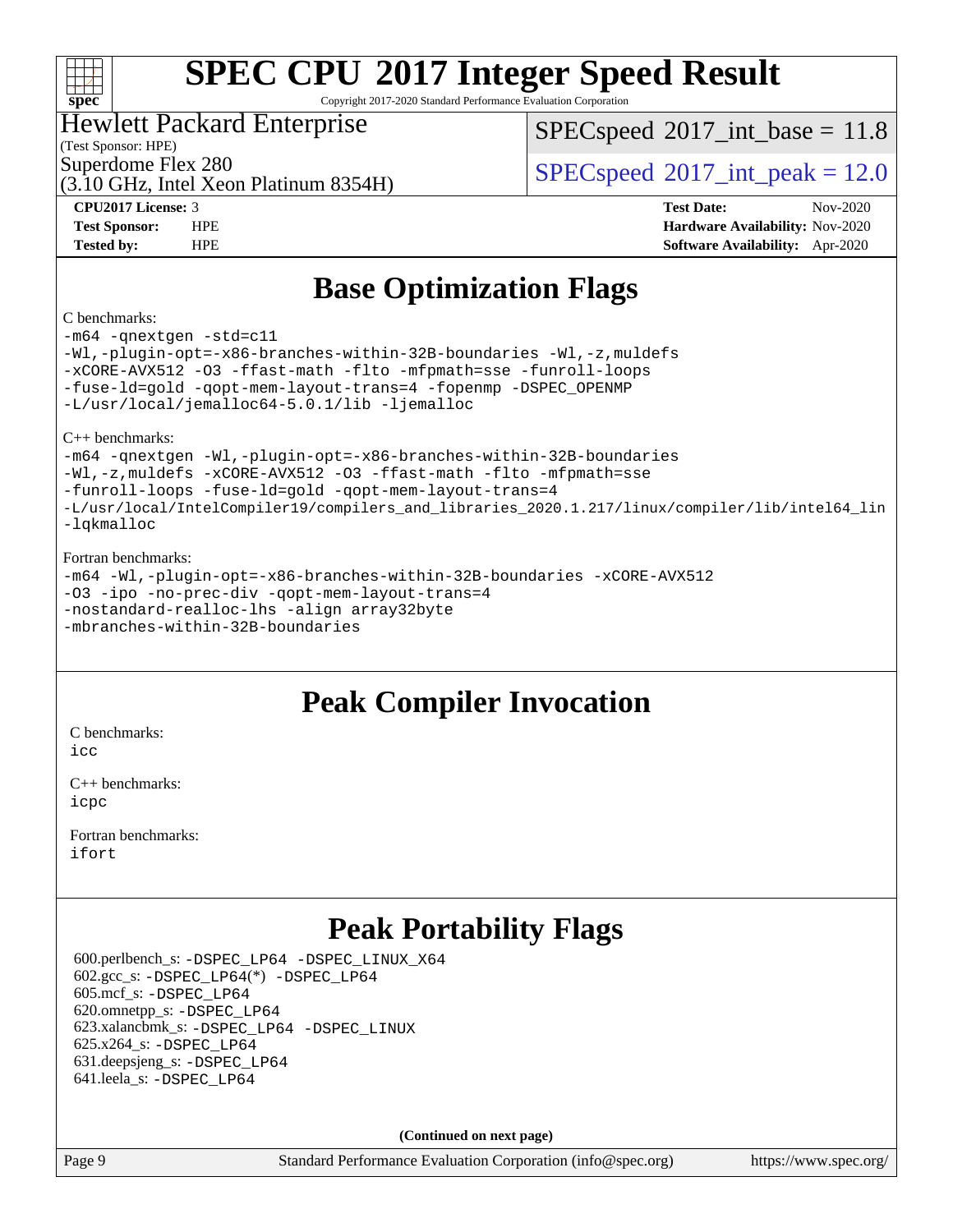### $+\ +$ **[spec](http://www.spec.org/)**

# **[SPEC CPU](http://www.spec.org/auto/cpu2017/Docs/result-fields.html#SPECCPU2017IntegerSpeedResult)[2017 Integer Speed Result](http://www.spec.org/auto/cpu2017/Docs/result-fields.html#SPECCPU2017IntegerSpeedResult)**

Copyright 2017-2020 Standard Performance Evaluation Corporation

### Hewlett Packard Enterprise

(Test Sponsor: HPE)

 $SPECspeed^{\circ}2017\_int\_base = 11.8$  $SPECspeed^{\circ}2017\_int\_base = 11.8$ 

Superdome Flex 280<br>  $SPECspeed^{\circ}2017$  $SPECspeed^{\circ}2017$  int\_peak = 12.0

(3.10 GHz, Intel Xeon Platinum 8354H)

**[CPU2017 License:](http://www.spec.org/auto/cpu2017/Docs/result-fields.html#CPU2017License)** 3 **[Test Date:](http://www.spec.org/auto/cpu2017/Docs/result-fields.html#TestDate)** Nov-2020 **[Test Sponsor:](http://www.spec.org/auto/cpu2017/Docs/result-fields.html#TestSponsor)** HPE **[Hardware Availability:](http://www.spec.org/auto/cpu2017/Docs/result-fields.html#HardwareAvailability)** Nov-2020 **[Tested by:](http://www.spec.org/auto/cpu2017/Docs/result-fields.html#Testedby)** HPE **[Software Availability:](http://www.spec.org/auto/cpu2017/Docs/result-fields.html#SoftwareAvailability)** Apr-2020

## **[Peak Portability Flags \(Continued\)](http://www.spec.org/auto/cpu2017/Docs/result-fields.html#PeakPortabilityFlags)**

 648.exchange2\_s: [-DSPEC\\_LP64](http://www.spec.org/cpu2017/results/res2020q4/cpu2017-20201123-24432.flags.html#suite_peakPORTABILITY648_exchange2_s_DSPEC_LP64) 657.xz\_s: [-DSPEC\\_LP64](http://www.spec.org/cpu2017/results/res2020q4/cpu2017-20201123-24432.flags.html#suite_peakPORTABILITY657_xz_s_DSPEC_LP64)

(\*) Indicates a portability flag that was found in a non-portability variable.

## **[Peak Optimization Flags](http://www.spec.org/auto/cpu2017/Docs/result-fields.html#PeakOptimizationFlags)**

[C benchmarks](http://www.spec.org/auto/cpu2017/Docs/result-fields.html#Cbenchmarks):

```
 600.perlbench_s: -Wl,-z,muldefs -prof-gen(pass 1) -prof-use(pass 2)
-xCORE-AVX512 -ipo -O3 -no-prec-div
-qopt-mem-layout-trans=4 -fno-strict-overflow
-mbranches-within-32B-boundaries
-L/usr/local/jemalloc64-5.0.1/lib -ljemalloc
```

```
 602.gcc_s: -m64 -qnextgen -std=c11 -fuse-ld=gold
-Wl,-plugin-opt=-x86-branches-within-32B-boundaries
-Wl,-z,muldefs -fprofile-generate(pass 1)
-fprofile-use=default.profdata(pass 2) -xCORE-AVX512 -flto
-Ofast(pass 1) -O3 -ffast-math -qopt-mem-layout-trans=4
-L/usr/local/jemalloc64-5.0.1/lib -ljemalloc
```
605.mcf\_s: basepeak = yes

 $625.x264_s$ :  $-m64$  [-qnextgen](http://www.spec.org/cpu2017/results/res2020q4/cpu2017-20201123-24432.flags.html#user_peakCCLD625_x264_s_f-qnextgen) [-std=c11](http://www.spec.org/cpu2017/results/res2020q4/cpu2017-20201123-24432.flags.html#user_peakCCLD625_x264_s_std-icc-std_0e1c27790398a4642dfca32ffe6c27b5796f9c2d2676156f2e42c9c44eaad0c049b1cdb667a270c34d979996257aeb8fc440bfb01818dbc9357bd9d174cb8524) [-Wl,-plugin-opt=-x86-branches-within-32B-boundaries](http://www.spec.org/cpu2017/results/res2020q4/cpu2017-20201123-24432.flags.html#user_peakLDFLAGS625_x264_s_f-x86-branches-within-32B-boundaries_0098b4e4317ae60947b7b728078a624952a08ac37a3c797dfb4ffeb399e0c61a9dd0f2f44ce917e9361fb9076ccb15e7824594512dd315205382d84209e912f3) [-Wl,-z,muldefs](http://www.spec.org/cpu2017/results/res2020q4/cpu2017-20201123-24432.flags.html#user_peakEXTRA_LDFLAGS625_x264_s_link_force_multiple1_b4cbdb97b34bdee9ceefcfe54f4c8ea74255f0b02a4b23e853cdb0e18eb4525ac79b5a88067c842dd0ee6996c24547a27a4b99331201badda8798ef8a743f577) [-xCORE-AVX512](http://www.spec.org/cpu2017/results/res2020q4/cpu2017-20201123-24432.flags.html#user_peakCOPTIMIZE625_x264_s_f-xCORE-AVX512) [-flto](http://www.spec.org/cpu2017/results/res2020q4/cpu2017-20201123-24432.flags.html#user_peakCOPTIMIZE625_x264_s_f-flto) [-O3](http://www.spec.org/cpu2017/results/res2020q4/cpu2017-20201123-24432.flags.html#user_peakCOPTIMIZE625_x264_s_f-O3) [-ffast-math](http://www.spec.org/cpu2017/results/res2020q4/cpu2017-20201123-24432.flags.html#user_peakCOPTIMIZE625_x264_s_f-ffast-math) [-fuse-ld=gold](http://www.spec.org/cpu2017/results/res2020q4/cpu2017-20201123-24432.flags.html#user_peakCOPTIMIZE625_x264_s_f-fuse-ld_920b3586e2b8c6e0748b9c84fa9b744736ba725a32cab14ad8f3d4ad28eecb2f59d1144823d2e17006539a88734fe1fc08fc3035f7676166309105a78aaabc32) [-qopt-mem-layout-trans=4](http://www.spec.org/cpu2017/results/res2020q4/cpu2017-20201123-24432.flags.html#user_peakCOPTIMIZE625_x264_s_f-qopt-mem-layout-trans_fa39e755916c150a61361b7846f310bcdf6f04e385ef281cadf3647acec3f0ae266d1a1d22d972a7087a248fd4e6ca390a3634700869573d231a252c784941a8) [-fno-alias](http://www.spec.org/cpu2017/results/res2020q4/cpu2017-20201123-24432.flags.html#user_peakEXTRA_OPTIMIZE625_x264_s_f-no-alias_77dbac10d91cbfe898fbf4a29d1b29b694089caa623bdd1baccc9957d4edbe8d106c0b357e2748a65b44fc9e83d78098bb898077f3fe92f9faf24f7bd4a07ed7) [-L/usr/local/jemalloc64-5.0.1/lib](http://www.spec.org/cpu2017/results/res2020q4/cpu2017-20201123-24432.flags.html#user_peakEXTRA_LIBS625_x264_s_jemalloc_link_path64_1_cc289568b1a6c0fd3b62c91b824c27fcb5af5e8098e6ad028160d21144ef1b8aef3170d2acf0bee98a8da324cfe4f67d0a3d0c4cc4673d993d694dc2a0df248b) [-ljemalloc](http://www.spec.org/cpu2017/results/res2020q4/cpu2017-20201123-24432.flags.html#user_peakEXTRA_LIBS625_x264_s_jemalloc_link_lib_d1249b907c500fa1c0672f44f562e3d0f79738ae9e3c4a9c376d49f265a04b9c99b167ecedbf6711b3085be911c67ff61f150a17b3472be731631ba4d0471706)

 $657.xz$ \_s: basepeak = yes

[C++ benchmarks:](http://www.spec.org/auto/cpu2017/Docs/result-fields.html#CXXbenchmarks)

620.omnetpp\_s: basepeak = yes

623.xalancbmk\_s: basepeak = yes

631.deepsjeng\_s: basepeak = yes

641.leela\_s: basepeak = yes

[Fortran benchmarks](http://www.spec.org/auto/cpu2017/Docs/result-fields.html#Fortranbenchmarks):

**(Continued on next page)**